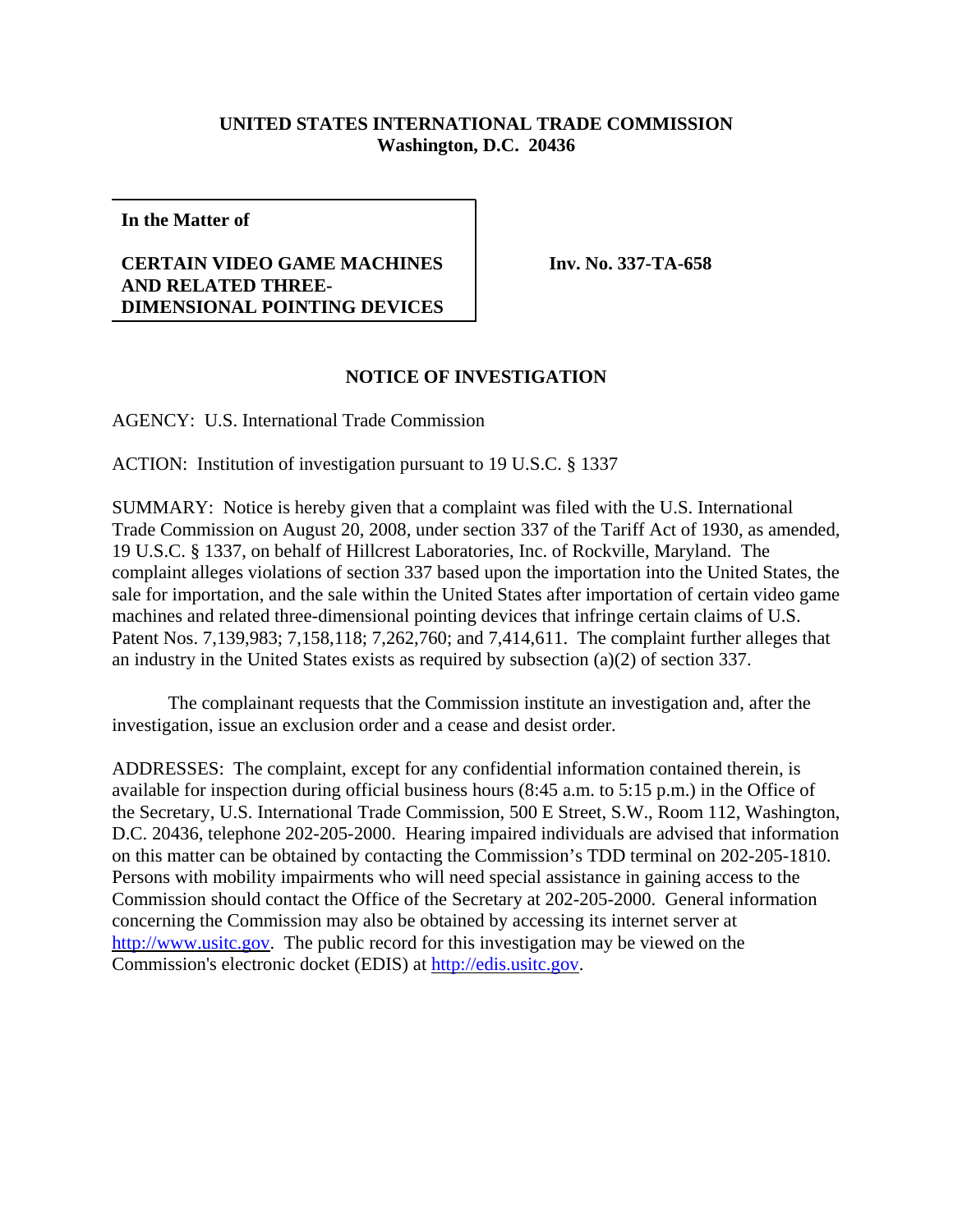FOR FURTHER INFORMATION CONTACT: David O. Lloyd, Esq., Office of Unfair Import Investigations, U.S. International Trade Commission, telephone (202) 205-2576. AUTHORITY: The authority for institution of this investigation is contained in section 337 of the Tariff Act of 1930, as amended, and in section 210.10 of the Commission's Rules of Practice and Procedure, 19 C.F.R. § 210.10 (2008).

SCOPE OF INVESTIGATION: Having considered the complaint, the U.S. International Trade Commission, on September 16, 2008, ORDERED THAT –

(1) Pursuant to subsection (b) of section 337 of the Tariff Act of 1930, as amended, an investigation be instituted to determine whether there is a violation of subsection  $(a)(1)(B)$  of section 337 in the importation into the United States, the sale for importation, or the sale within the United States after importation of certain video game machines and related three-dimensional pointing devices that infringe one or more of claims 1, 2, 5, 6, 8, 11, 12, 15, 16, 18, 19, 22, and 23 of U.S. Patent No. 7,139,983; claims 1-4 of U.S. Patent No. 7,158,118; claims 23, 24, 28, 30, 38-40, 45, 46, 50, 52, and 60-62 of U.S. Patent No. 7,262,760; and claims 20, 21, 25, 27, 34, 58, 59, 63, 65, 72, 77, 78, 82, 84, and 91 of U.S. Patent No. 7,414,611, and whether an industry in the United States exists as required by subsection (a)(2) of section 337;

(2) For the purpose of the investigation so instituted, the following are hereby named as parties upon which this notice of investigation shall be served:

(a) The complainant is  $-$ 

Hillcrest Laboratories, Inc. 15245 Shady Grove Road Suite 400 Rockville, Maryland 20850-3222

(b) The respondents are the following entities alleged to be in violation of section 337, and are the parties upon which the complaint is to be served:

> Nintendo Co., Ltd. 11-1 Kamitoba hokotate-cho Minami-ku, Kyoto 601-8501 Japan

Nintendo of America, Inc.  $4820$  150<sup>th</sup> Avenue N.E. Redmond, Washington 98052